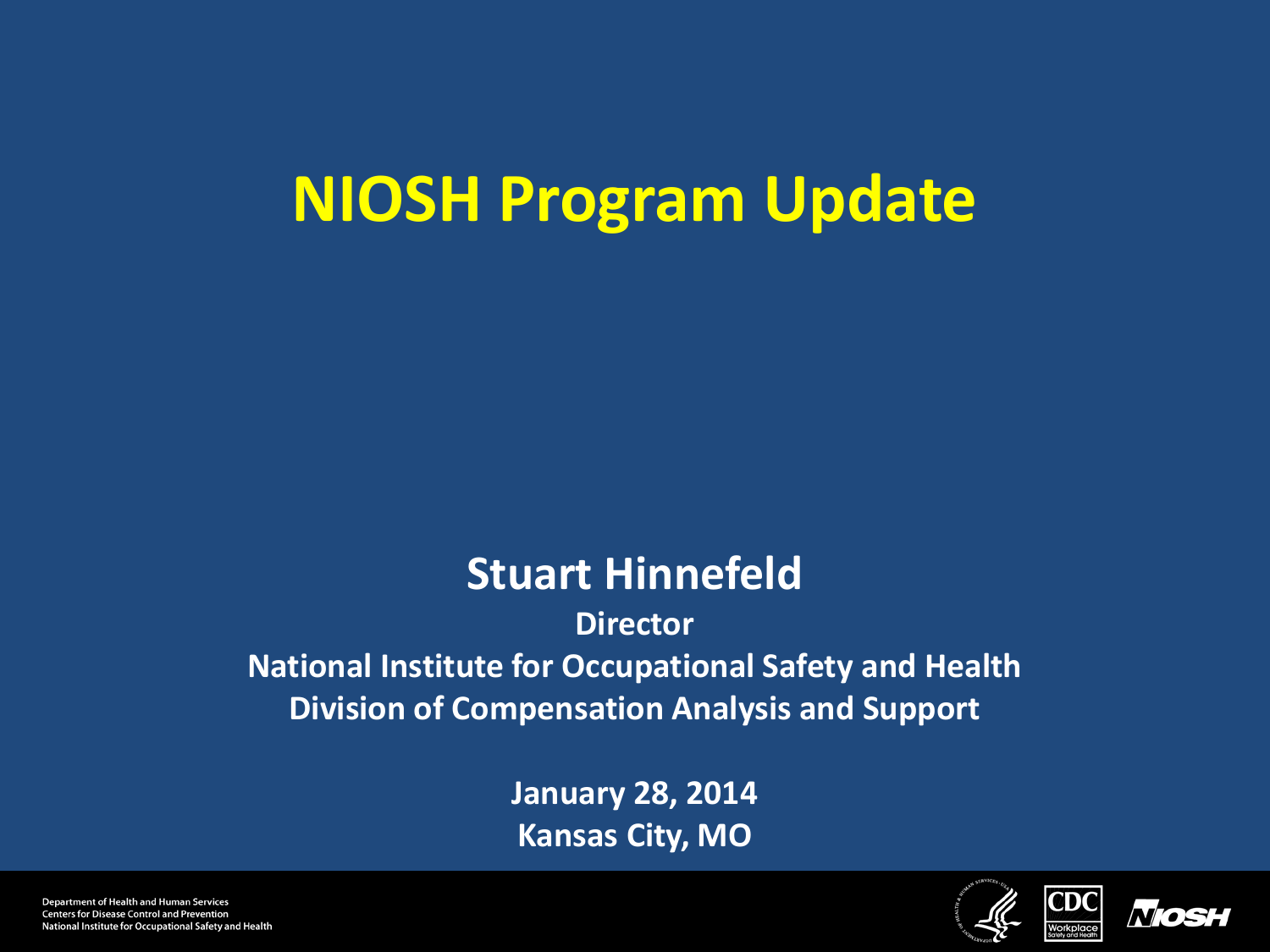#### **Program News**

- **Budget sequester for EEOICPA for FY2014**
- **NIOSH, DOL Ombudsmen held public meeting in Kansas City, MO January 14**
- **F** Joint Outreach Task Group to meet in Denver **February 19, 2014 (Rocky Flats Plant)**
- **NIOSH, DOL, and DOE scheduled to meet with program advocates in Denver on February 20**
- **P** Data encryption



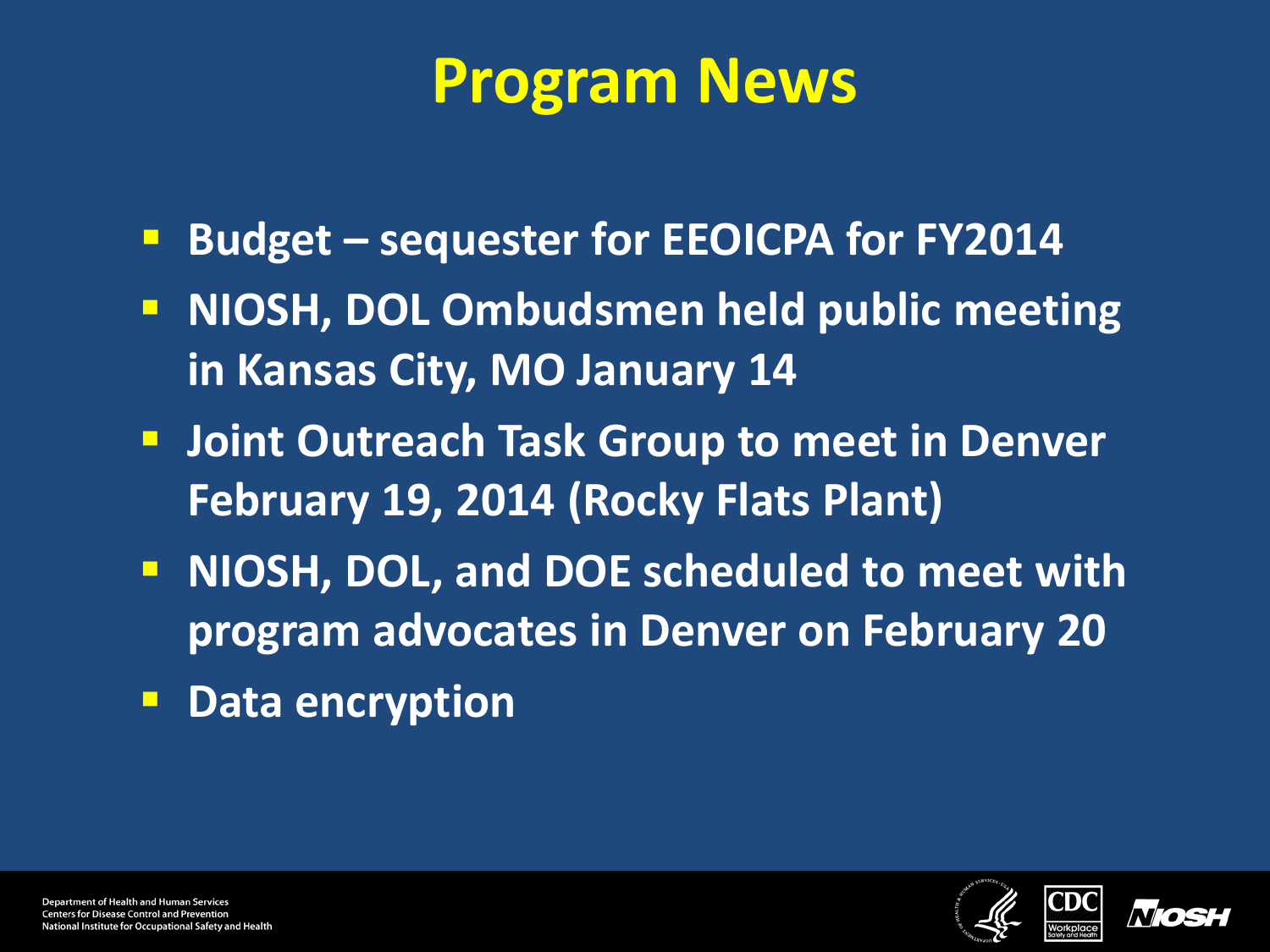#### **Overall Initial Claim Information (as of January 21, 2014)**

- **40,885 cases have been referred to NIOSH for Dose Reconstruction (DR)**
- **38,855 cases have been returned to DOL**
	- **Cases submitted with a DR report 34,177**
	- Cases currently pulled from DR by DOL 1,348
	- **Cases currently pulled from DR for SEC 3,330**
- **1,356 cases remained at NIOSH for dose reconstruction**
- **674 cases were administratively closed**



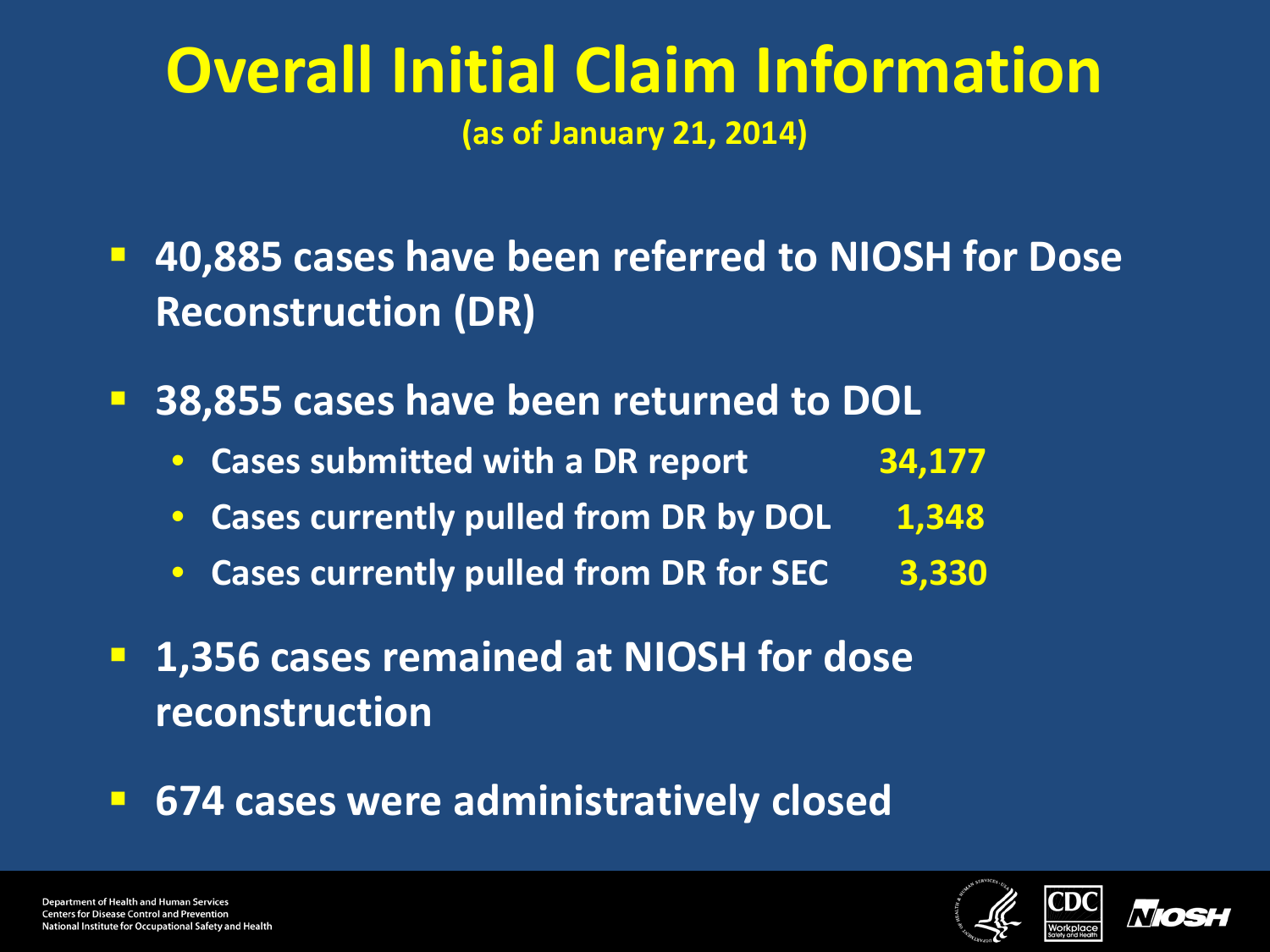# **Overview of Active Cases**

**(as of January 21, 2014)**

#### **Of the 1,356 cases remaining at NIOSH for DR**

- **341 cases in the dose reconstruction process**
- **263 initial draft dose reconstruction reports with claimants, NIOSH is awaiting the return of the OCAS-1 form**
- **752 cases in development for dose reconstruction**



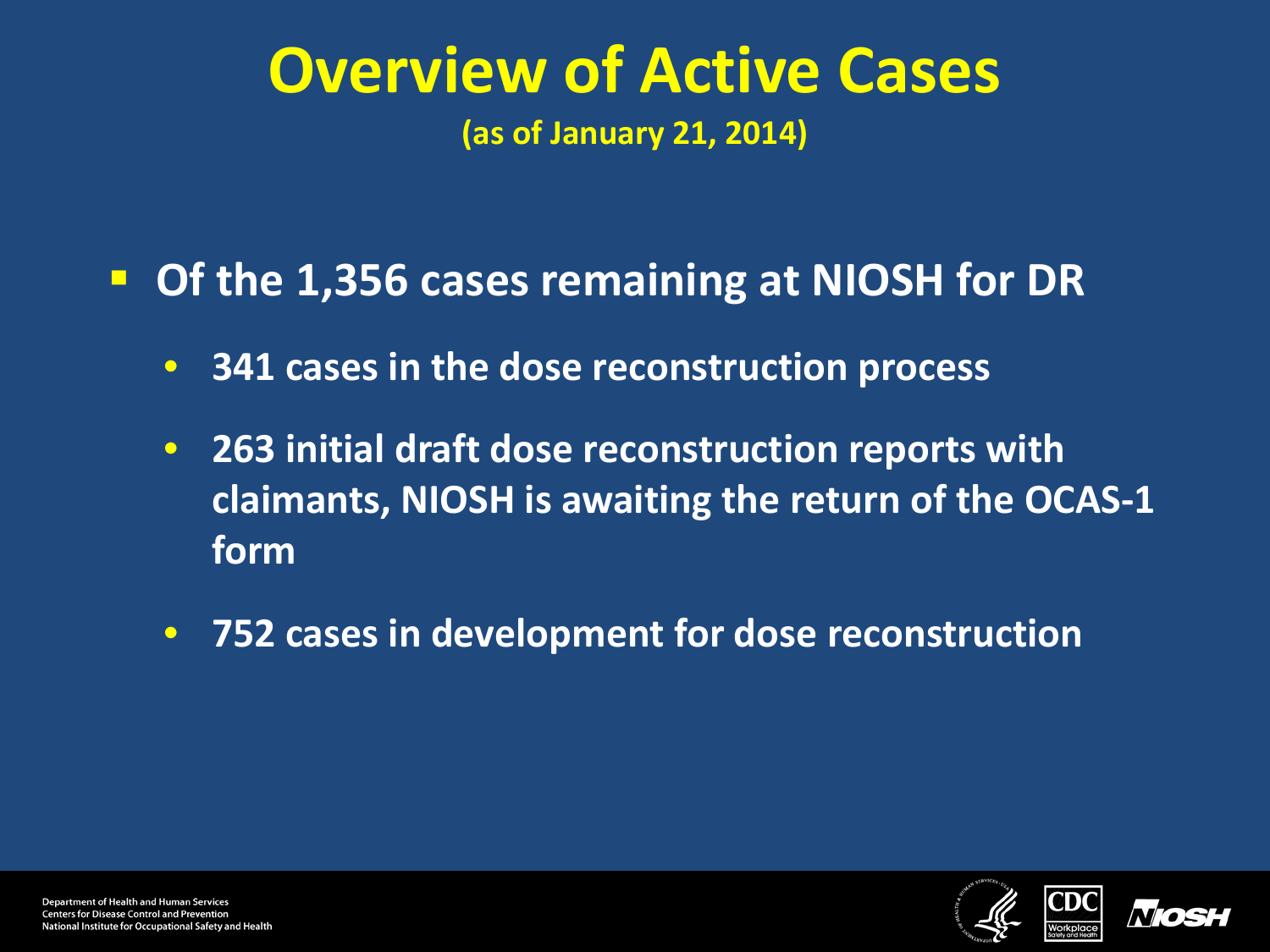**Probability of Causation (PoC) Summary for Completed DRs (as of January 21, 2014**)

- **Of the 34,177 DRs sent back to DOL for final adjudication:**
	- **9,703 cases had a PoC ≥ 50%**
	- **24,474 cases had a PoC < 50%**



**Department of Health and Human Services Centers for Disease Control and Prevention** National Institute for Occupational Safety and Health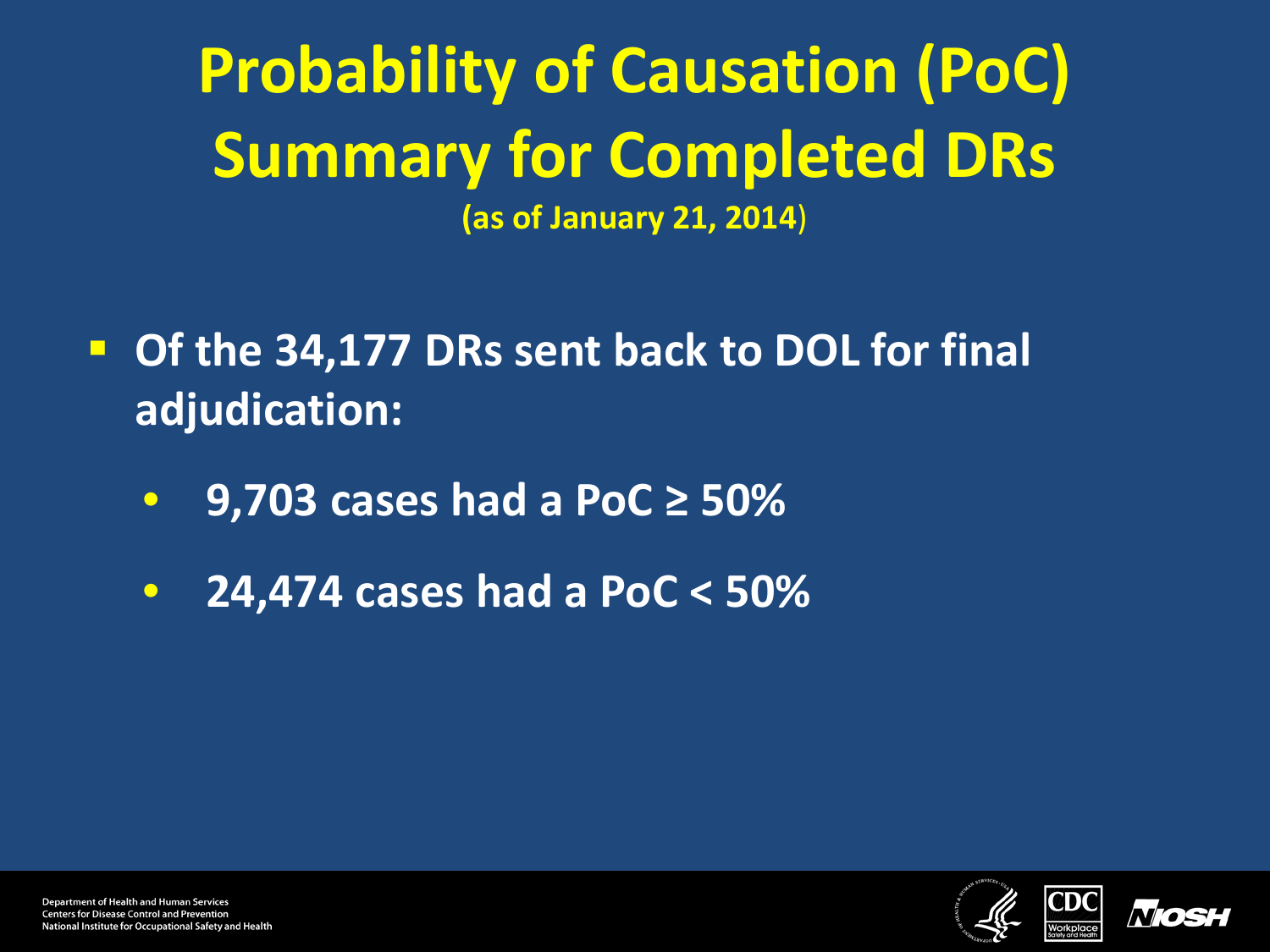### **Submittals vs. Production**

**(as of December 31, 2013)**



**Department of Health and Human Services Centers for Disease Control and Prevention** National Institute for Occupational Safety and Health



*Nios*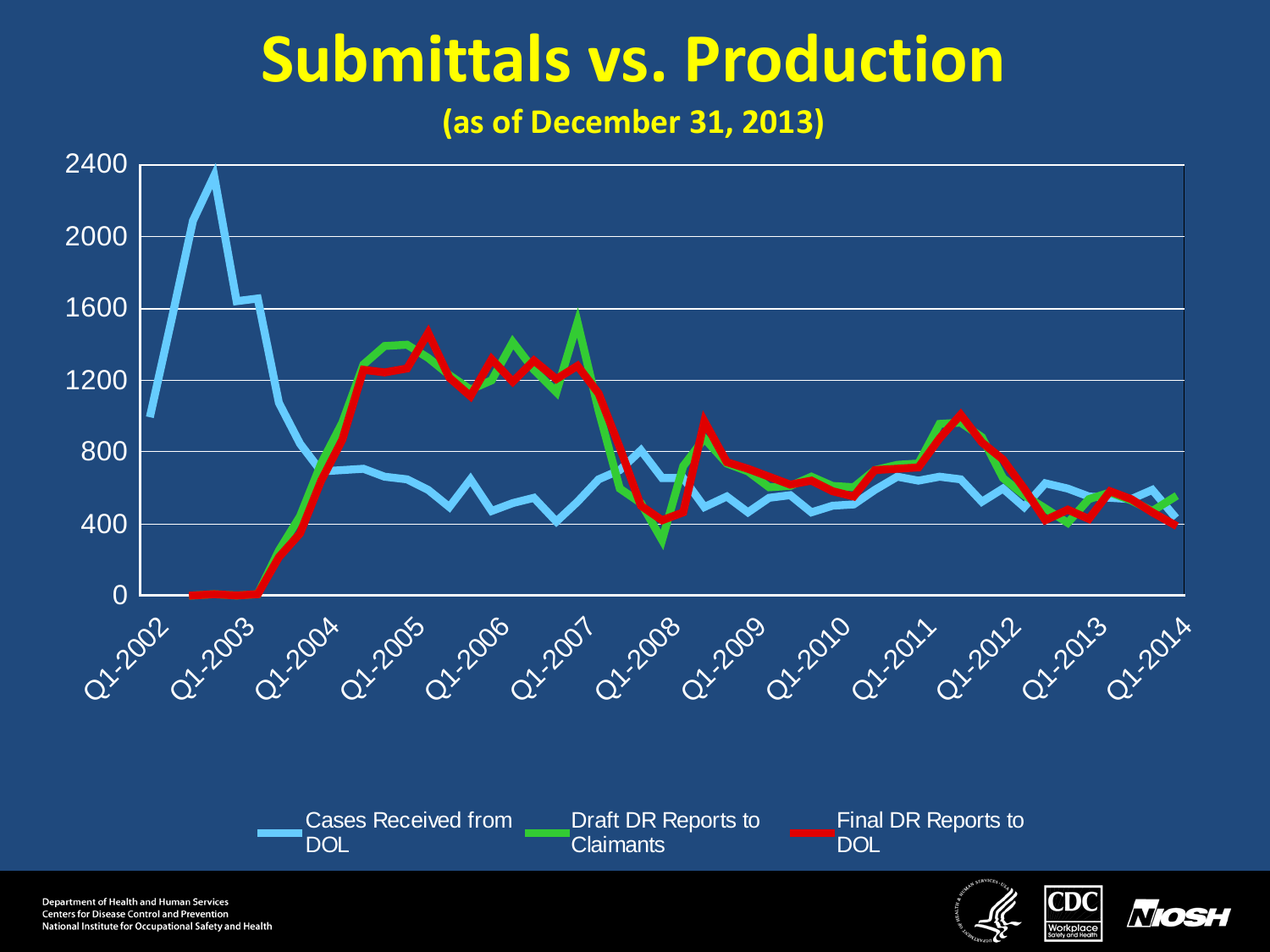### **Status of First 5,000 Claims**

**(as of January 21, 2014)** 

- **4,889 claims at DOL**
	- **265 pulled for DOL issues**
	- **392 pulled for SEC**
	- **4,232 submitted with DR**

#### **92 claims at NIOSH**

- **80 administratively closed**
- **6 DRs with claimants (DOL reworks/reinstated within past year)**
- **6 DRs in process (DOL reworks/reinstated within past year)**
- **19 claim numbers deleted**



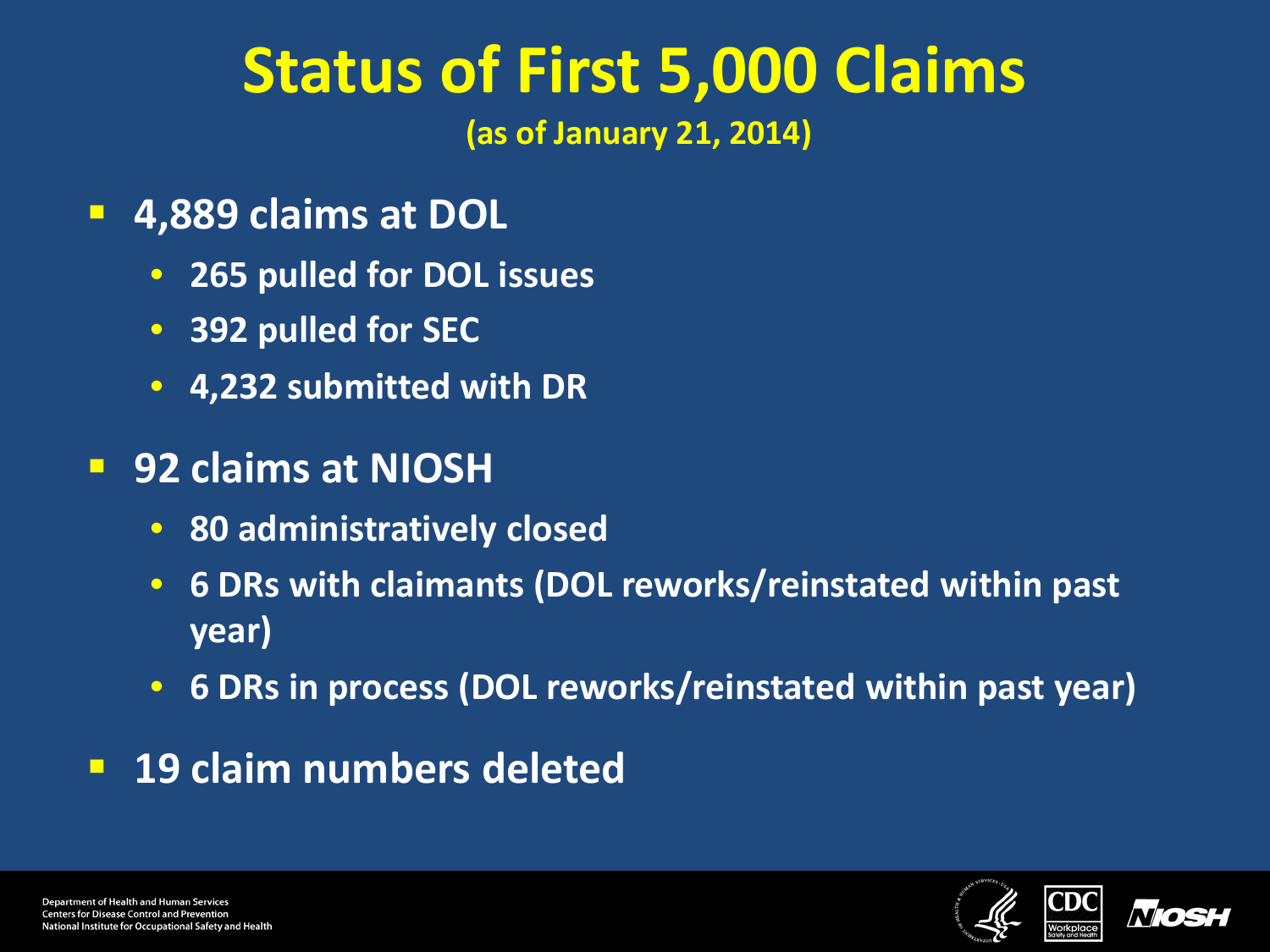## **Status of First 10,000 Claims**

**(as of January 21, 2014)** 

- **9,806 claims at DOL**
	- **444 pulled for DOL issues**
	- **1,023 pulled for SEC**
	- **8,339 submitted with DR**
- **164 claims at NIOSH**
	- **145 administratively closed**
	- **8 DRs with claimants (3 initial; 5 DOL reworks within past year)**
	- **11 DRs in process (1 initial; 10 DOL reworks within past year)**
- **30 claim numbers deleted**



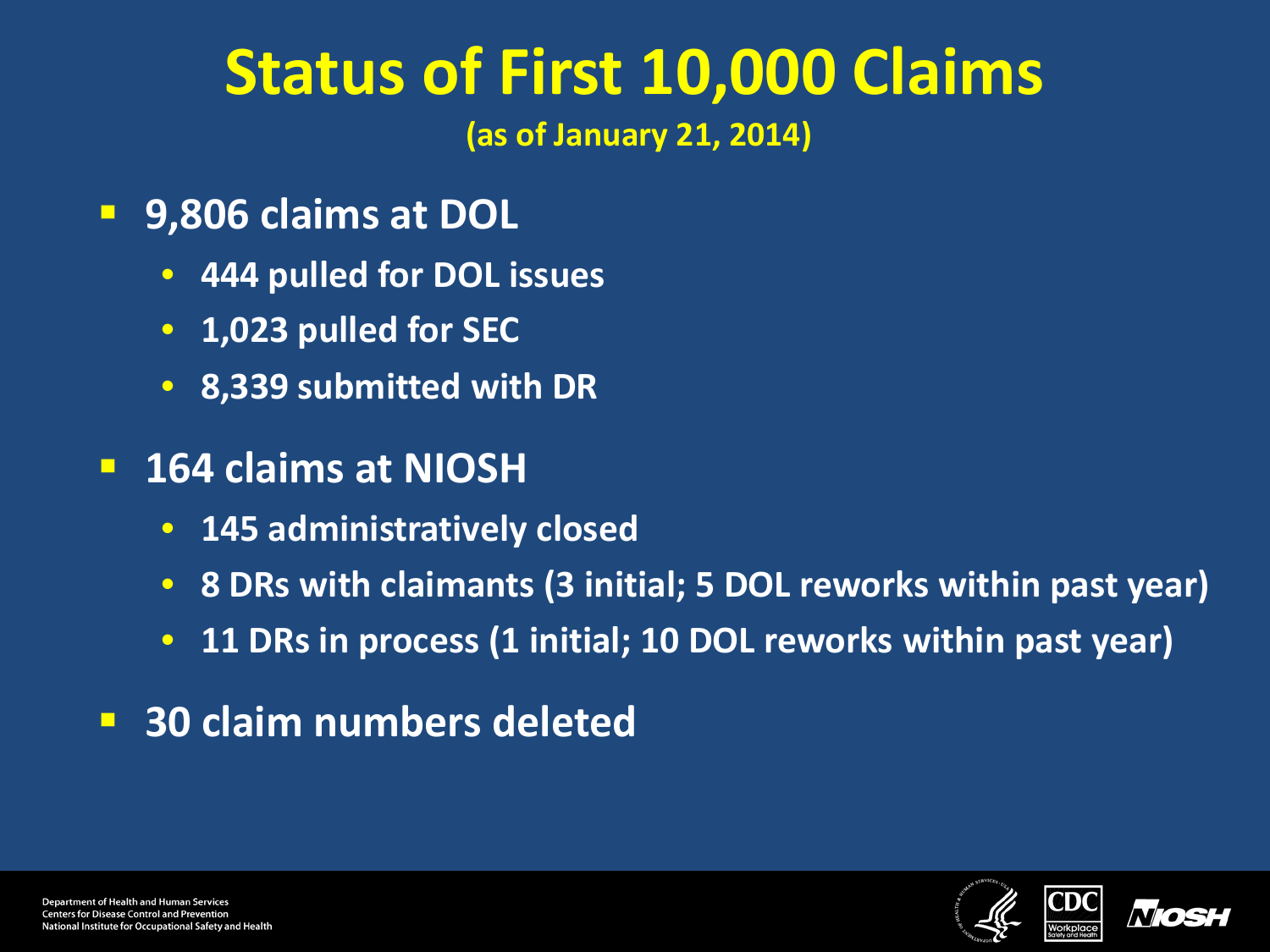# **DOE Response to Requests for Exposure Records**

**(as of January 21, 2014)** 

**Number of outstanding requests 151** 

**Dutstanding requests > 60 days** 21



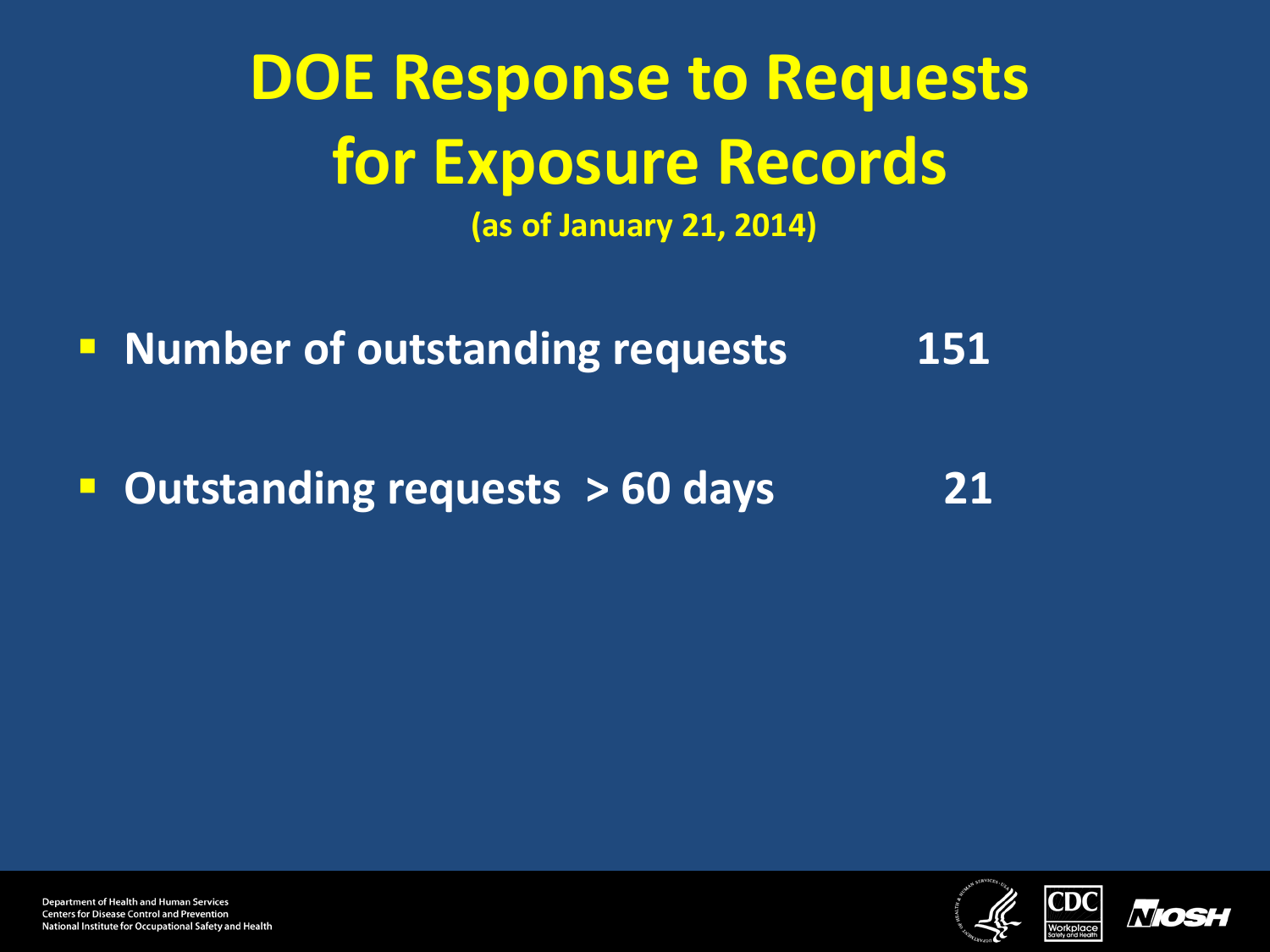## **SEC Summary Table**

**(January 21, 2014)**

|        | <b>Petitions received</b>                           |                  |     |
|--------|-----------------------------------------------------|------------------|-----|
| $\Box$ | <b>Petitions in qualification process</b>           |                  |     |
| $\Box$ | <b>Petitions qualified for evaluation</b>           |                  | 130 |
|        | <b>NIOSH evaluation in progress</b><br>$\bullet$    | $\boldsymbol{0}$ |     |
|        | <b>NIOSH evaluation completed</b><br>$\bullet$      | <b>130</b>       |     |
|        | - SEC Evaluation Reports<br>with the Advisory Board |                  |     |
|        | for recommendation                                  | 8                |     |
|        |                                                     |                  |     |

**Petitions not qualifying for evaluation 84** 

**Note: Petitions not qualifying include five petitions received prior to the rule becoming final and Petition SEC-00034, which the site was de-listed.**